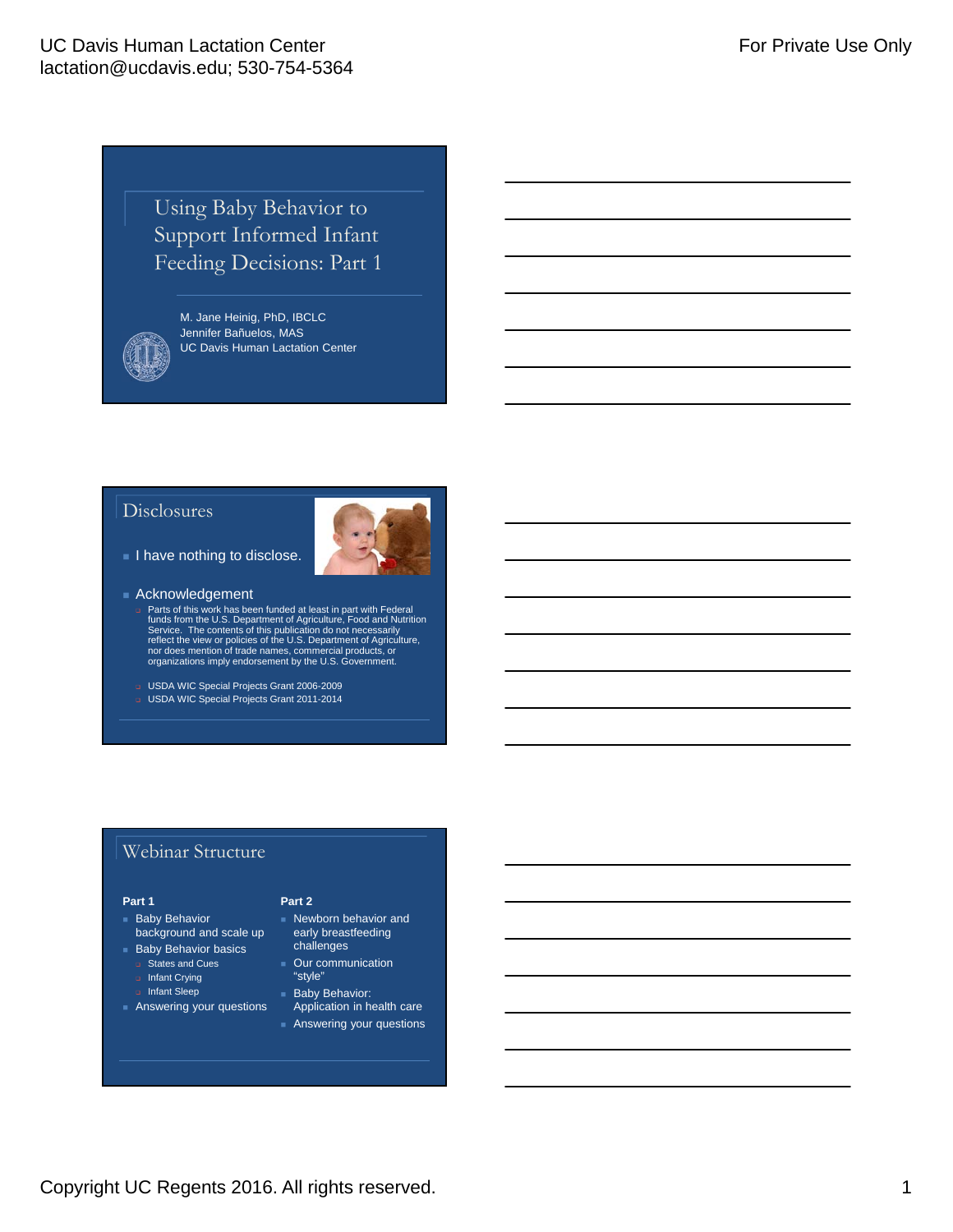#### Relevant Research and Projects

- Qualitative Projects (2003-2009)
	- **Barriers to Compliance with Infant Feeding Guidelines** among Low-income Women (*JHL* 2006)
	- □ Sources and Acceptance of Feeding Advice among Low-income Women (*JHL* 2009)
	- "Just in Case": A Qualitative Study of Maternal Request for Hospital Formula (2008-2009)
- USDA WIC Special Projects Grant (2006-2009) California FitWIC Baby Behavior Study
- California Baby Behavior Campaign (2010-2011)
- **Expansion to other states (2011- present)**

UCD Human Lactation Center, 2009

### The Problem



### Barriers to Compliance with Infant Feeding Guidelines (JHL, 2006)

- Why do so many WIC mothers supplement or stop breastfeeding in the early pp
- **Mothers did report pain or** breastfeeding challenges
- $\blacksquare$  However, the majority reported "insufficient milk" or that their babies were "not satisfied"
	- **u** Using qualitative methods, we asked, how did you know?

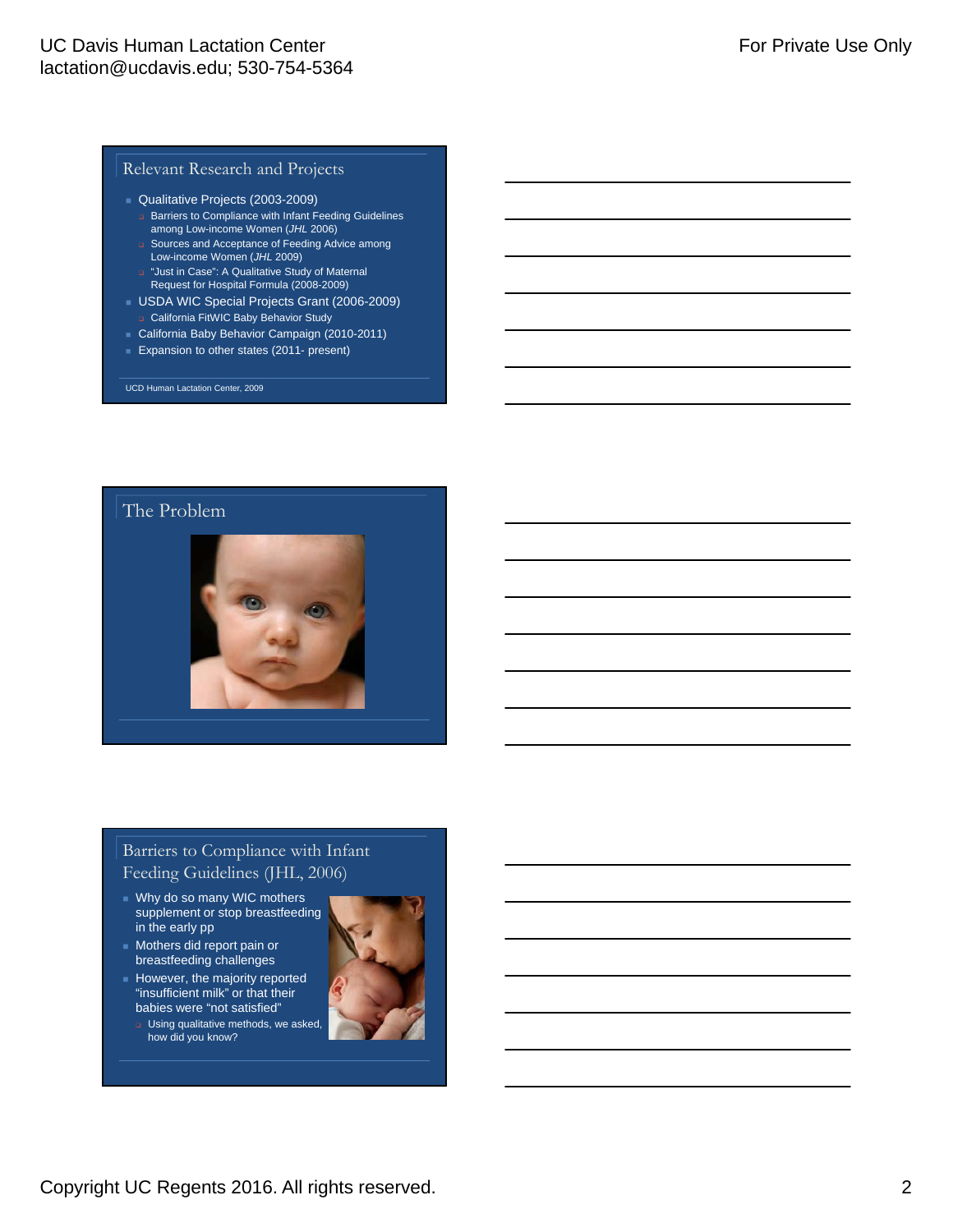#### Focus Groups: Barriers to Compliance with Infant Feeding Guidelines

**Mothers believe babies cry** because of hunger (formula and cereal prevent hunger) *"When I gave formula, the baby no longer cried and slept, and that is when I decided not to give him breast milk."*



Heinig et al. J Hum Lact. 2006; 22: 27-38.

### Focus Groups: Barriers to Compliance

- **Mothers believe babies wake** because of hunger
- *"The baby sleeps better with formula."*
- *"From the time she was maybe 3 or 4 months old, I started putting a little cereal in her bottle, and it was like at night. It would help her; she would be full and sleep through the night*."



Heinig et al. J Hum Lact. 2006; 22: 27-38.

#### Infant Behavior and Feeding Practices:

- Mothers felt compelled by their infants' behavior to ignore feeding guidelines
- Supplementation of breastfeeding with formula (or breastfeeding cessation)
- **Increased use of formula (exceeding guidelines)**
- **a** Addition of cereal
- Addition of other foods and fluids
- Use of medications
- **Inappropriate feeding and overfeeding are** necessary to address infant "hunger"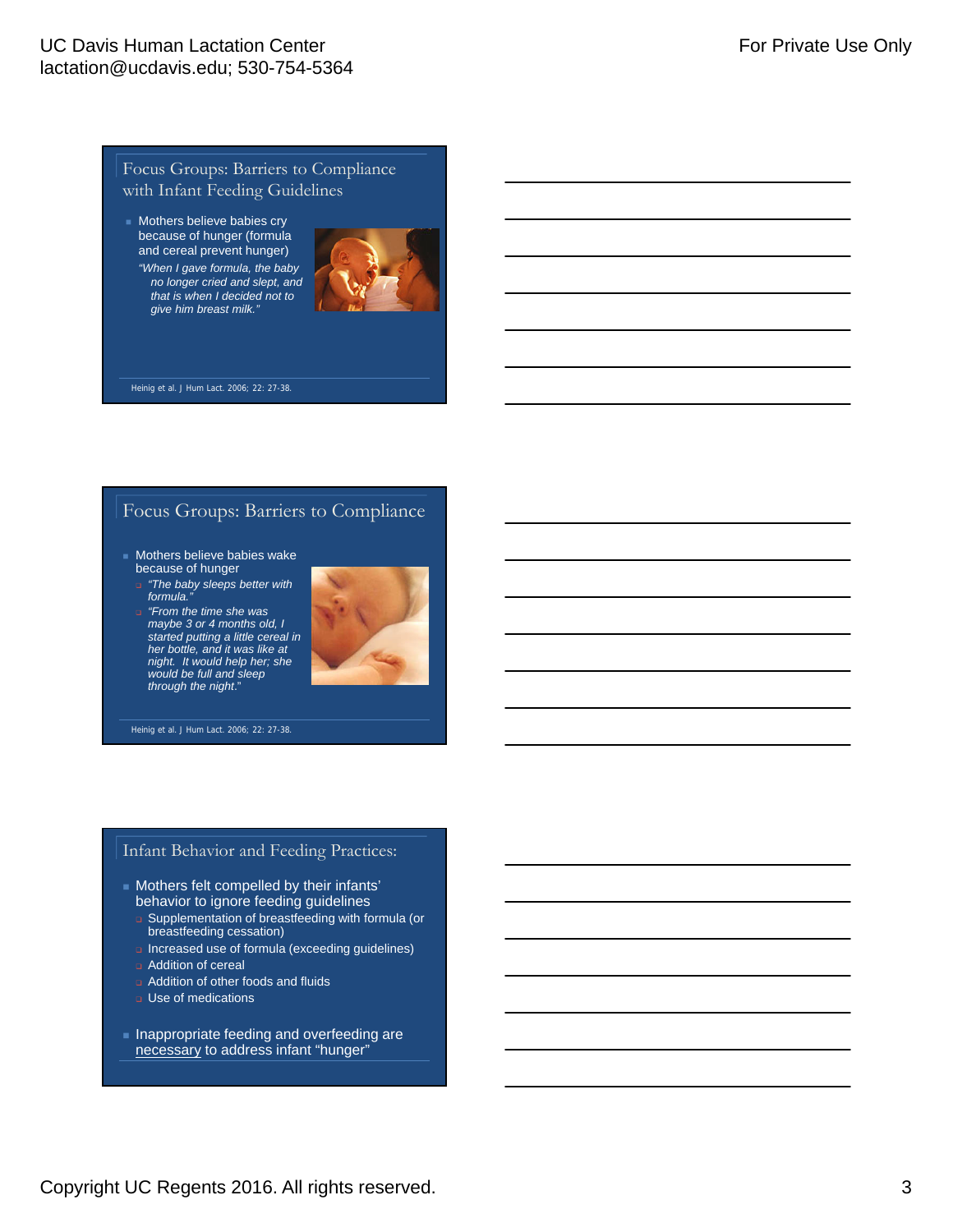### UC Davis Human Lactation Center lactation@ucdavis.edu; 530-754-5364





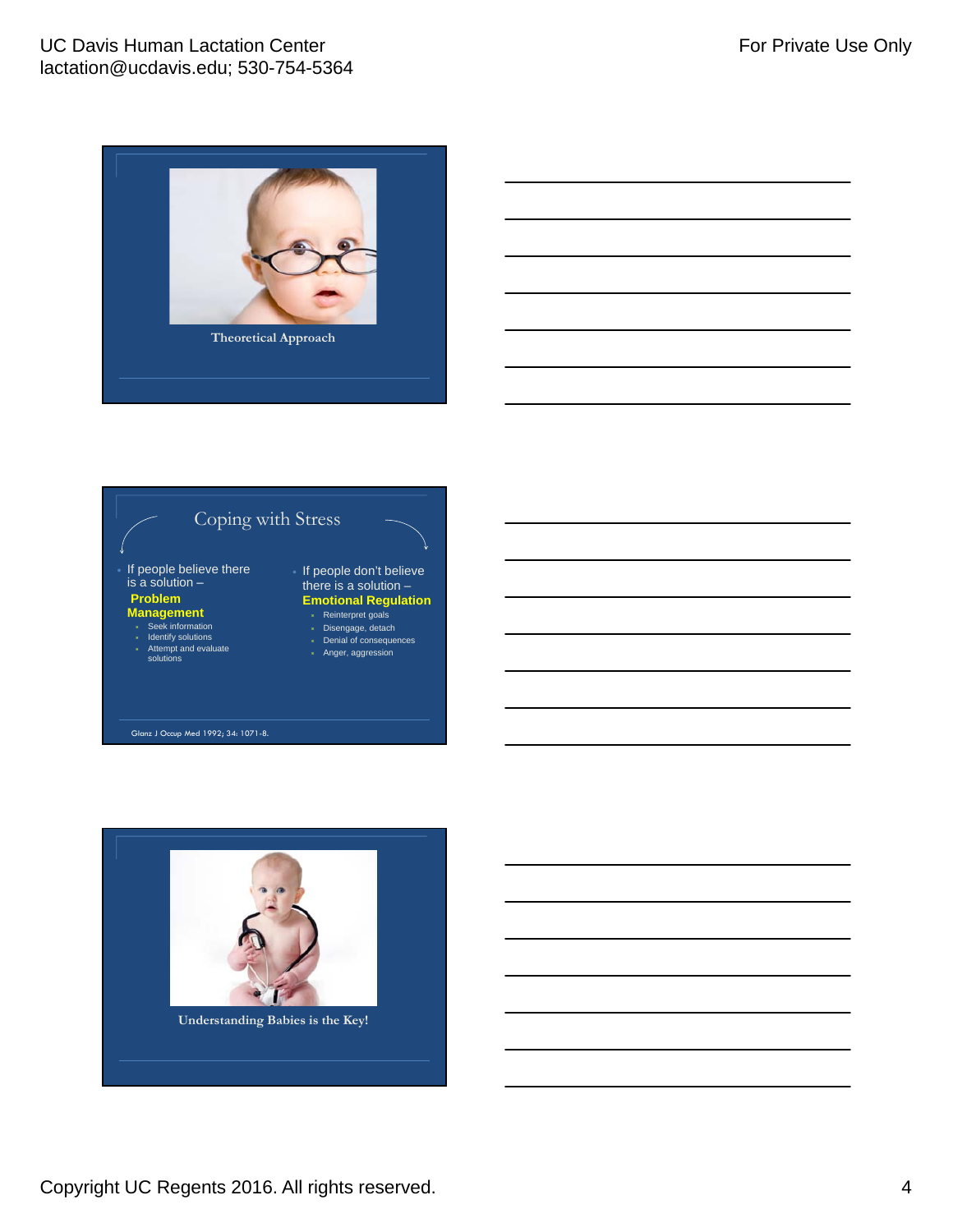### Infant Behavior Research

- Infant behavior has been explored and documented for more than 30 years
	- Brazelton, 1973
- **Barnard 1978, 1987, 1993 (NCAST)**
- Focus is on healthy full term infants
- Current education is excellent but complex and time consuming, WIC and other providers/supporters have infrequent brief contacts with participants – our work is translational



**Challenge #1: Determine what specific information is needed.**

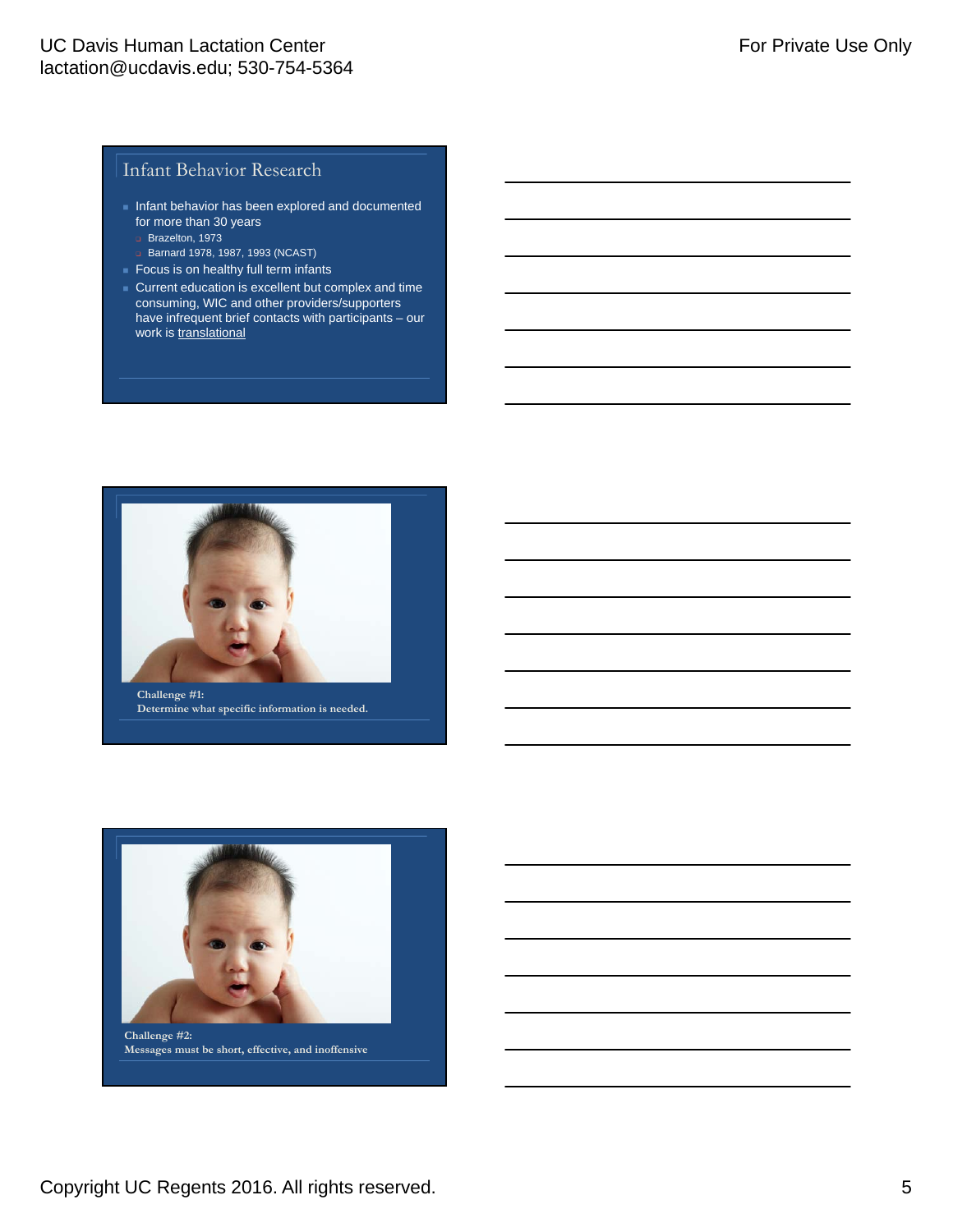

### Study Design

- 3-year quasi-randomized educational intervention (8 sites in CA)
- Concept: Create a *clinic environment* supporting positive caregiver-infant interactions
	- **Training, social marketing,**
	- handouts, classes, activities No mention of specific feeding practices





### Staff Outcomes

- Results from the staff interviews showed that WIC staff enjoyed the Baby Behavior trainings
	- *"I enjoyed everything! I remember I was excited about the information; it was all useful and interesting."*
- $\blacksquare$  Supervisors also described the positive impact the Baby Behavior intervention had on their staff
	- *"Staff felt good about sharing the information. They felt confident sharing the materials and were excited about the information. They were more enthusiastic about interacting with moms. Adding Baby Behavior information to breastfeeding made it all come together – the complete package."*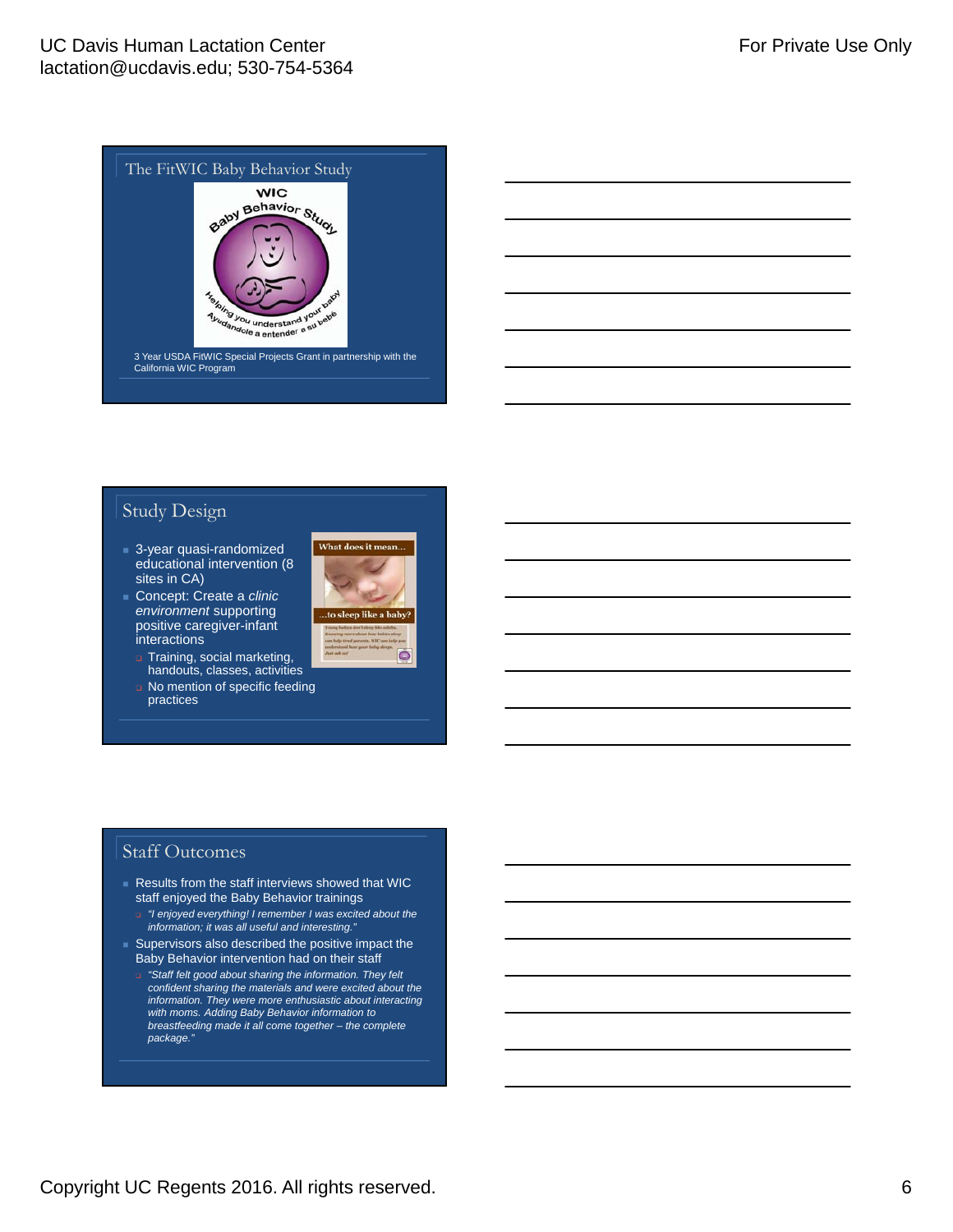



Infants >95th percentile wt/age





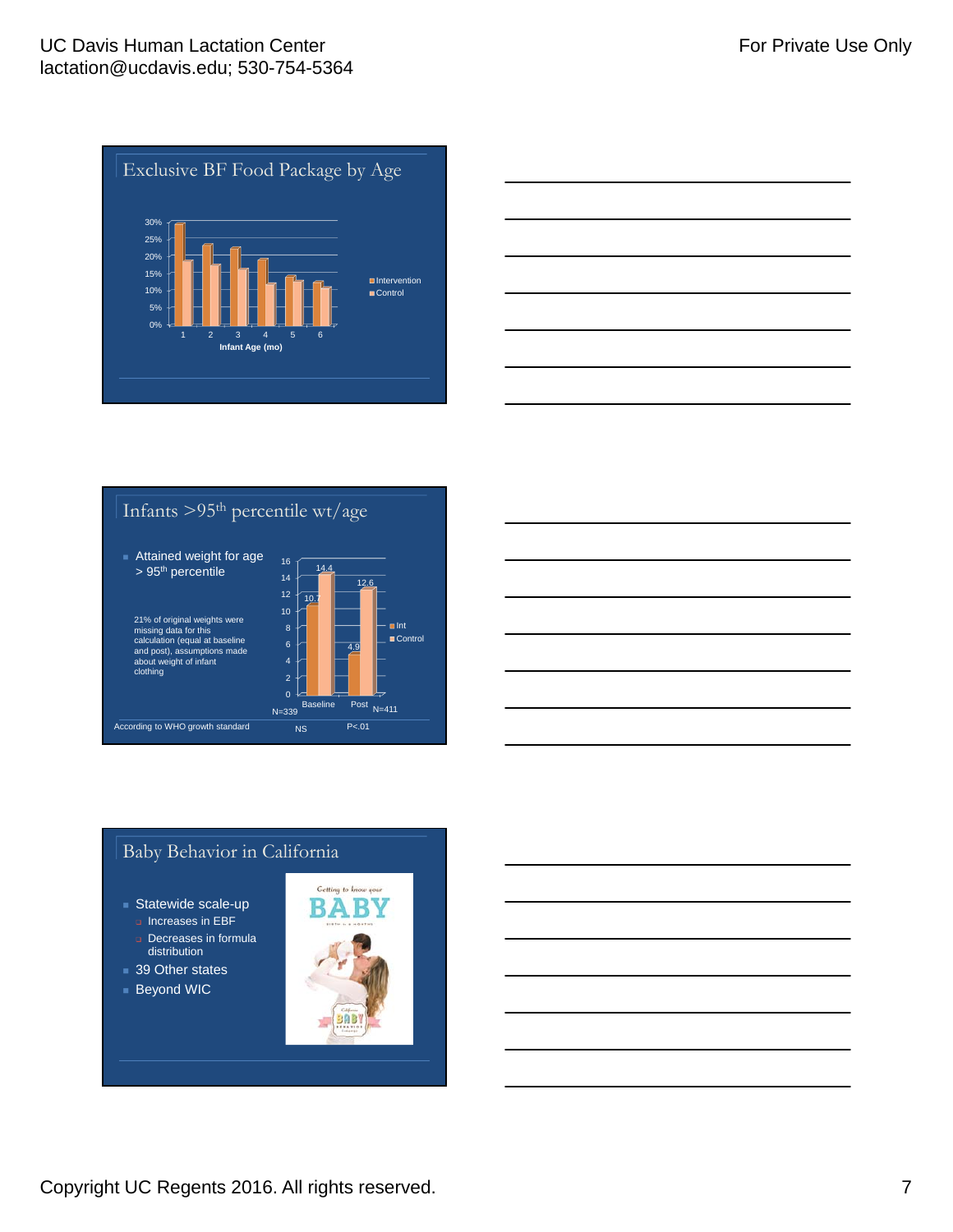### Our Approach: Another Tool

- **Baby behavior information is** another "tool" for professionals and parents
- Does *not replace* efforts to support breastfeeding
- Does not address clinical breastfeeding issues
- Our approach is a *simplified* version of infant behavior education



# Baby Behavior: Training Highlights

Infant States and Cues, Crying, and Sleep



# Important Baby Behavior "Secrets"

 Babies are *driven* (by their instincts) to learn, socialize, and connect with people around them



- **They are annoyed when they** can't do "their job"
- **Babies always have a reason** for the things they do
	- U We may not like the reason but there is *always* a reason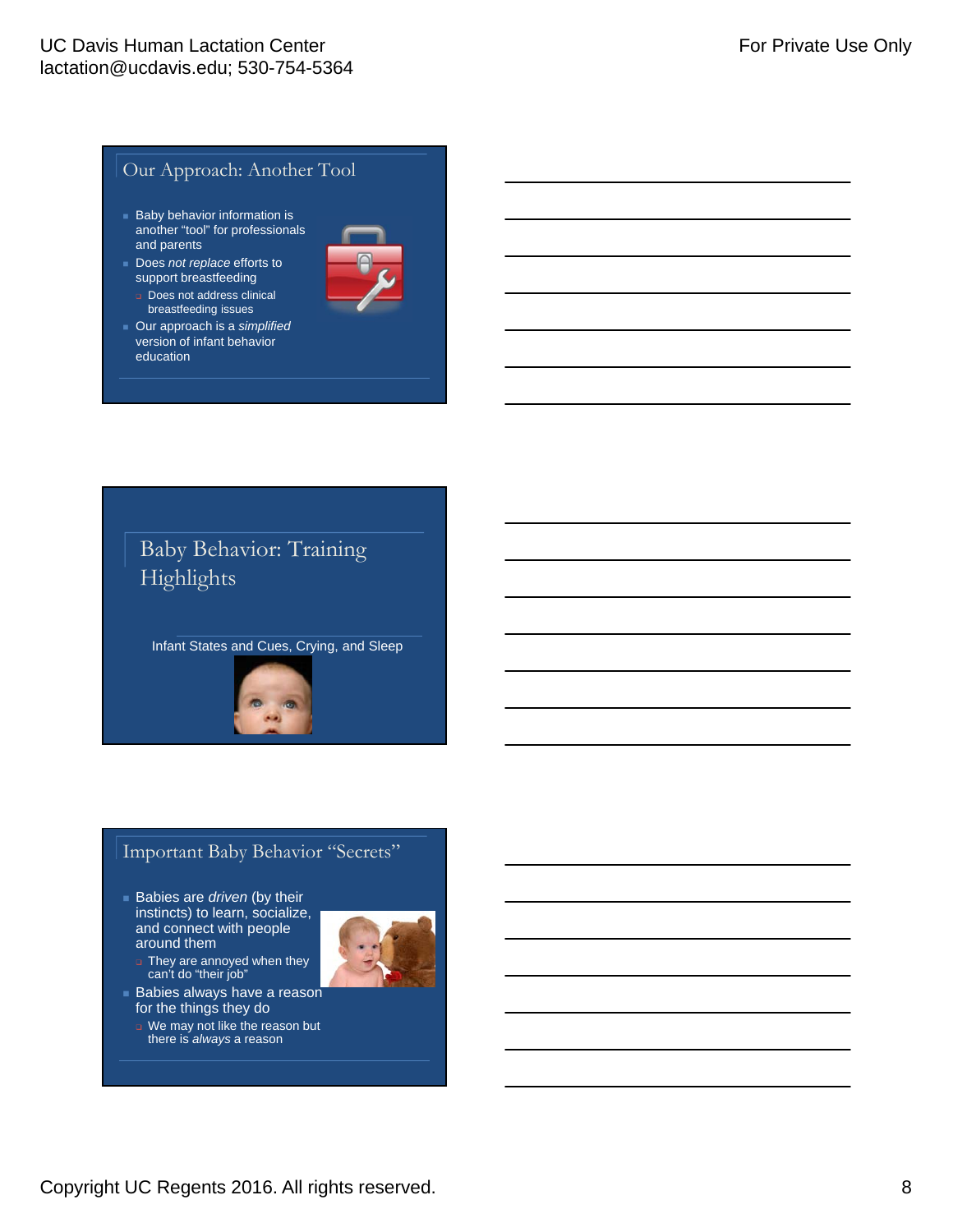

# Infant "States"

- State = group of behaviors that occur together
	- **Body movement**
	- **Eye movement**
	- **Breathing (fast or slow)**
	- **How much they respond**

NCAST Keys to Caregiving

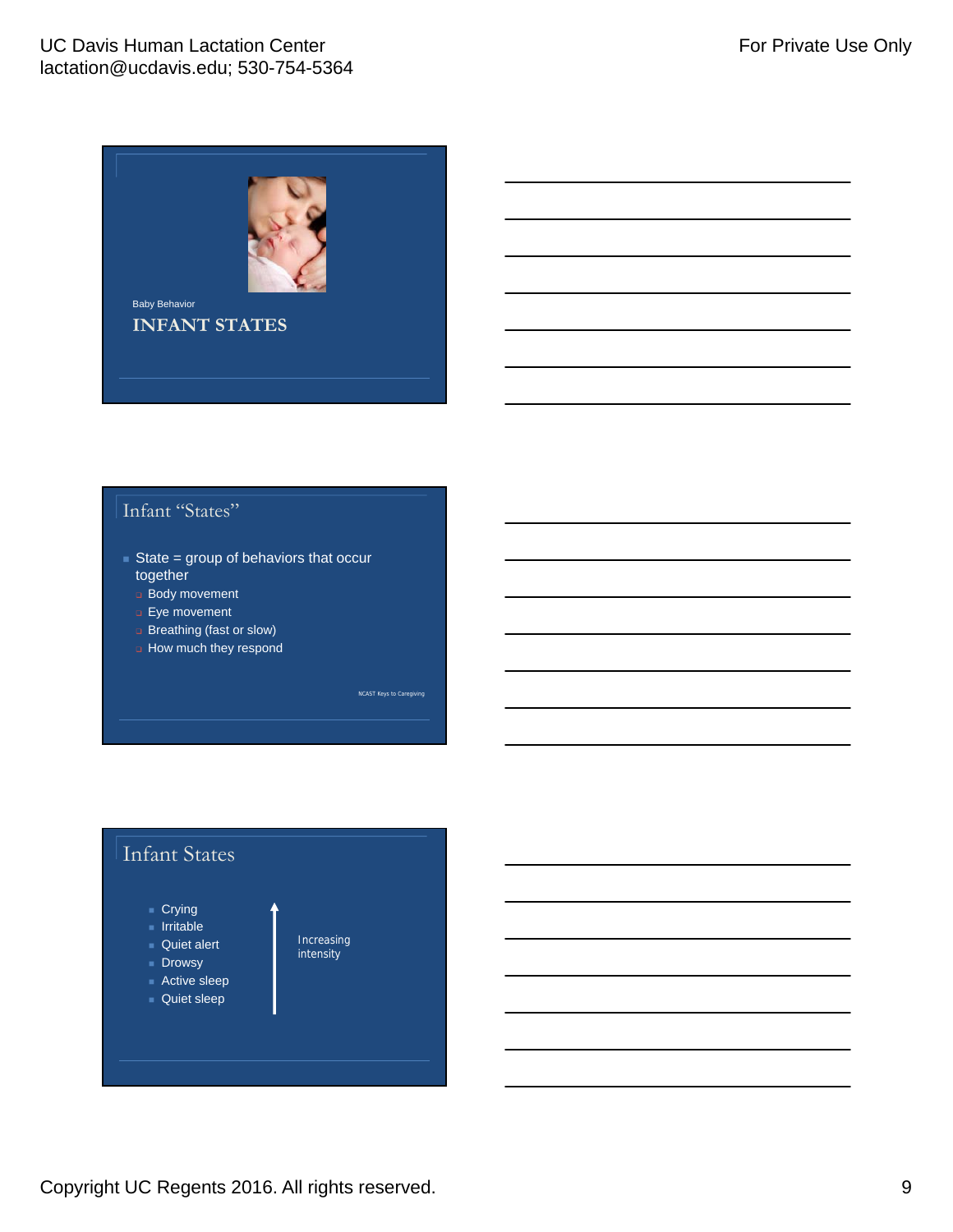### UC Davis Human Lactation Center lactation@ucdavis.edu; 530-754-5364

# Crying

- Tears
- Jerking motions
- Color changes
- $\blacksquare$  Tight muscles
- Rapid breathing
- Generally don't respond



Key message: Crying is stressful for parents but helpful for babies.

# Irritable

- **Lots of body and** facial movement
- **Irregular breathing Eyes open but may** not want to interact
- Sometimes fussy
- Sensitive to what's going on inside and around them



Key Messages: Babies are driven to socialize and learn, get irritated by s or overstimula

# Quiet Alert

- **Little body movement**
- $\overline{\phantom{a}}$  Eyes open and wide
- Steady, regular breathing
- $H$ ighly responsive Wants to learn and
- play interactive For young babies, requires active effort to control! Tiring.



Key message: Moms feel rested but babies work hard during quiet alert periods.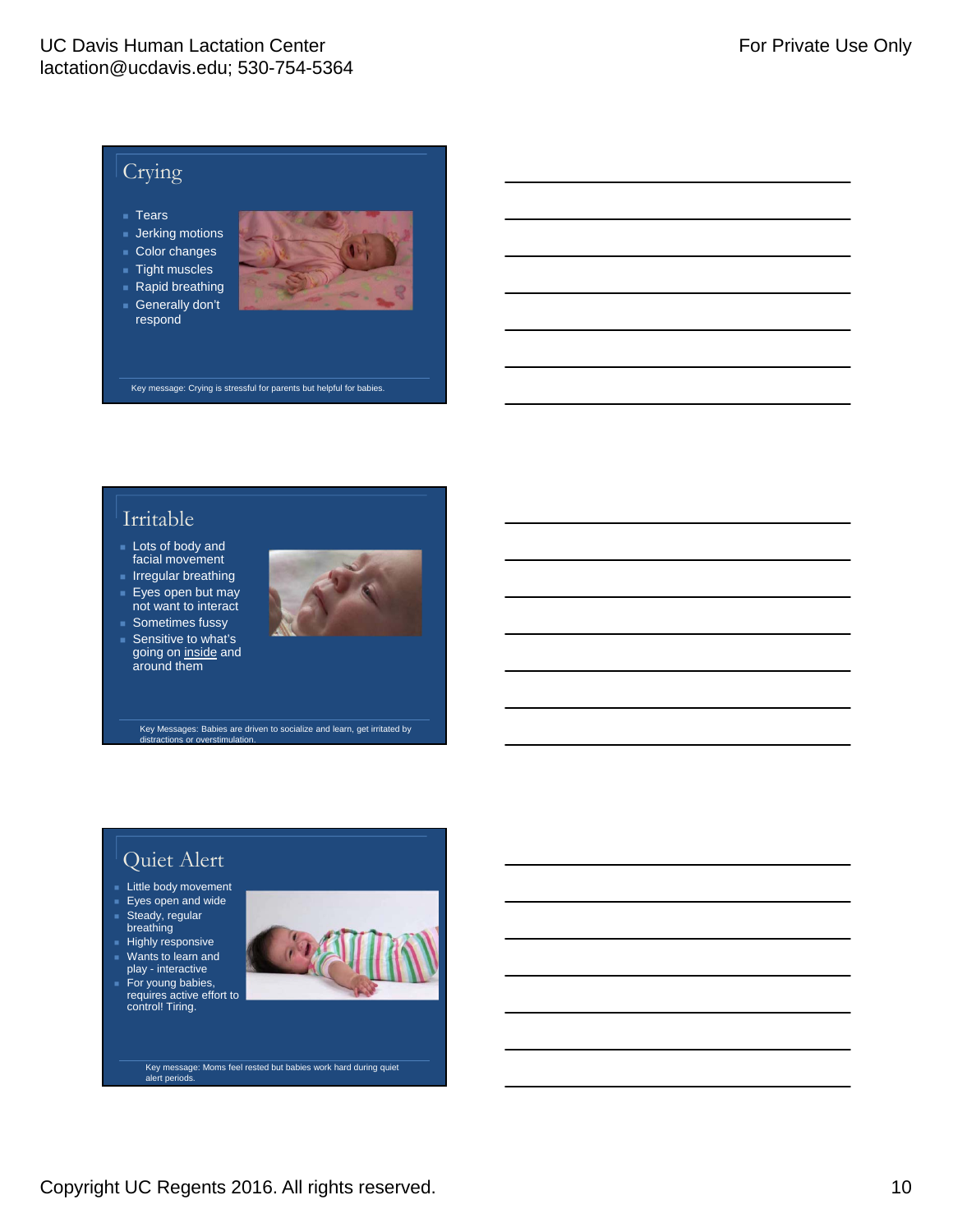

# Active Sleep

- **Moves a little every** now and then
- $I$  Irregular breathing
- **Facial twitches**
- $\blacksquare$  Rapid Eye Movements (REM)





Key messages: Dreaming is important but dreaming babies wake easily

# Quiet Sleep

- No body movement
- $\blacksquare$  Rhythmic breathing
- $Bursts$  of sucking
- Startles but does not wake
- Does not respond
- $Hard to wake$



Key message: Babies also need deeper sleep to rest and recover. The difference between sleep states is obvious.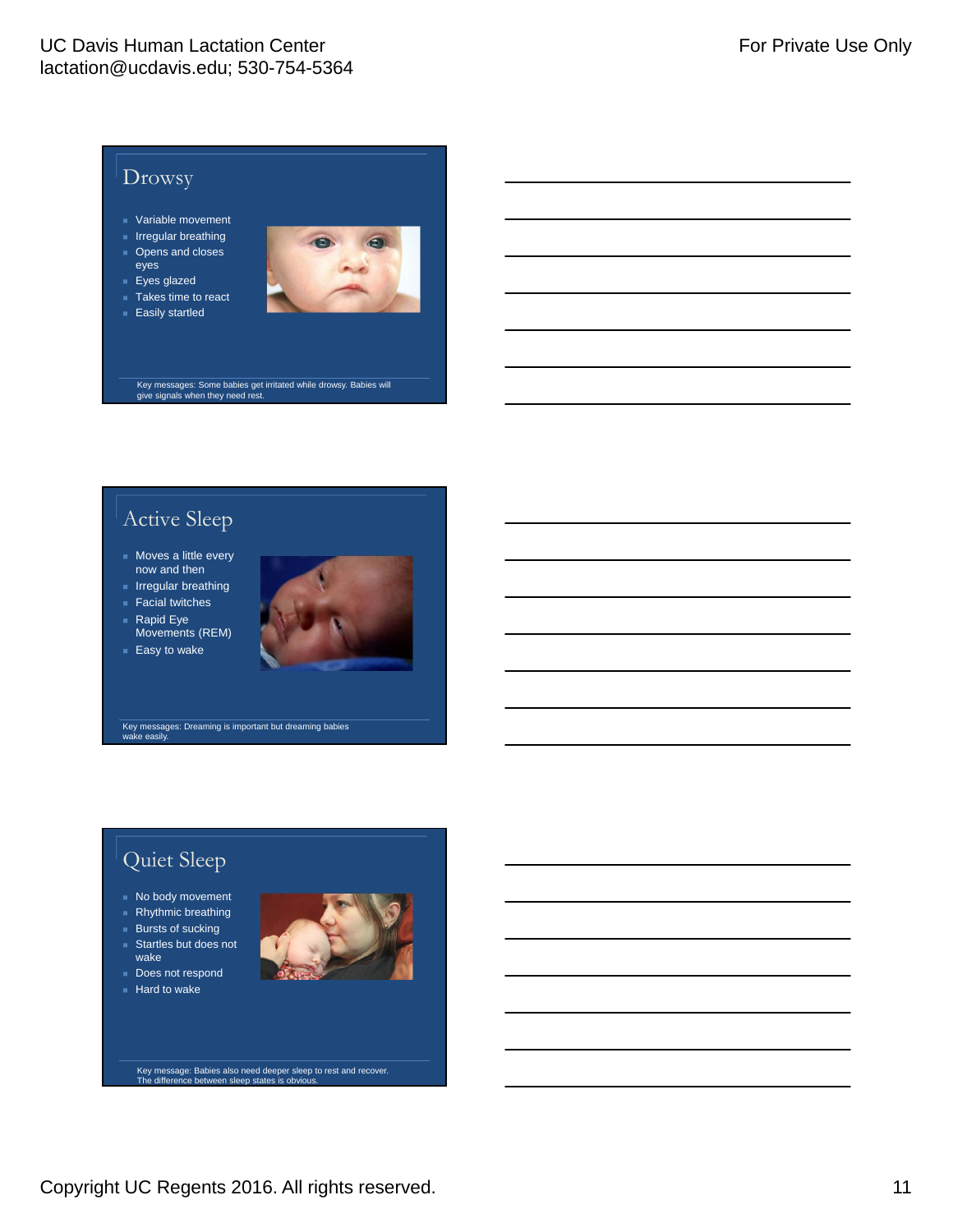# Changing States

#### **Variety to waken**

- Use different positions, touch, words
- Will take longer if very drowsy or in deep sleep
- $\ge$  Can take up to 10-15 minutes for very young or premature infants to wake up enough to eat well
- **Repetition to soothe**
	- Address the child's needs see if change in position or circumstances helps
	- $\triangleright$  Repeat actions or words over and over
	- $\triangleright$  May take time if infant is very upset

-NCAST Keys to Caregiving



**INFANT CUES** Baby Behavior

# Types of Infant Cues

- Young infants try to tell caregivers when they want to interact **(engagement cues)**
- **Young infants try to tell caregivers when they** want "something to be different" **(disengagement cues)**

Kelly et al. Promoting First Relationships, NCAST Pub 2003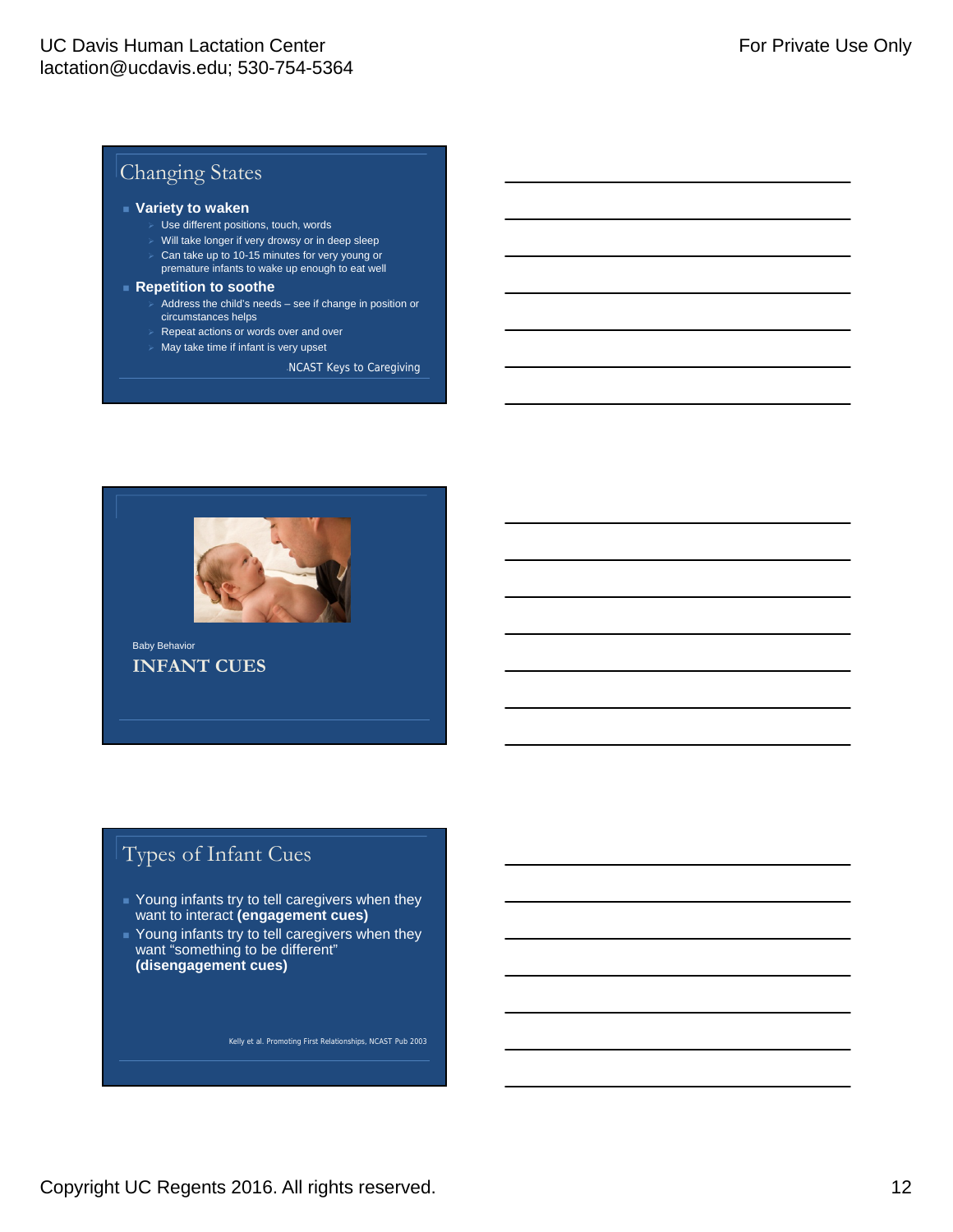

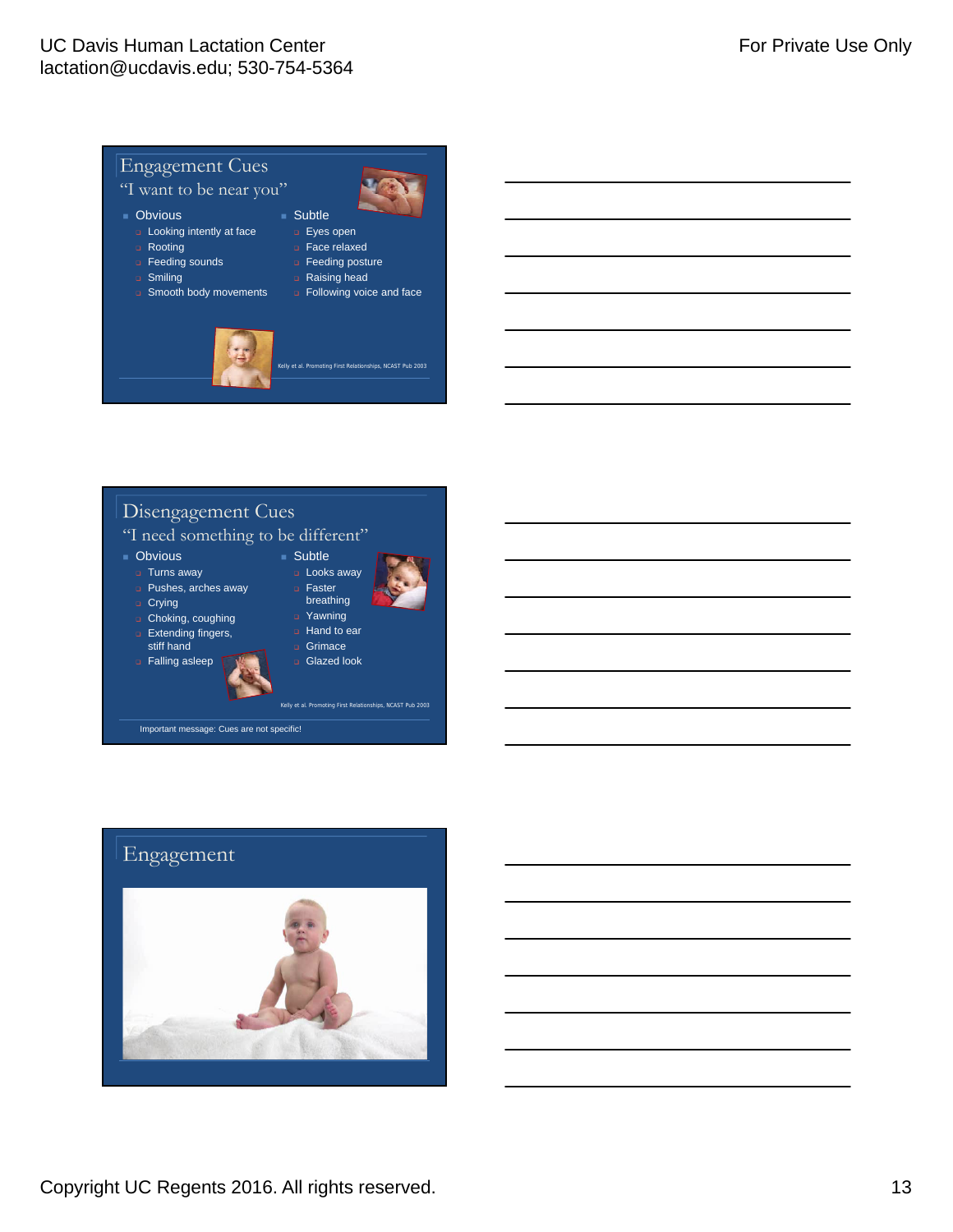### UC Davis Human Lactation Center lactation@ucdavis.edu; 530-754-5364



# Key Messages: Infant States and Cues

- **Babies move in and out of states in a** predictable fashion – behavior is understandable (not always at birth…but early in life)
- Babies are driven to connect, socialize, and learn from others
- **Babies can communicate their needs using** cues but they can't be specific (parents must be "detectives")

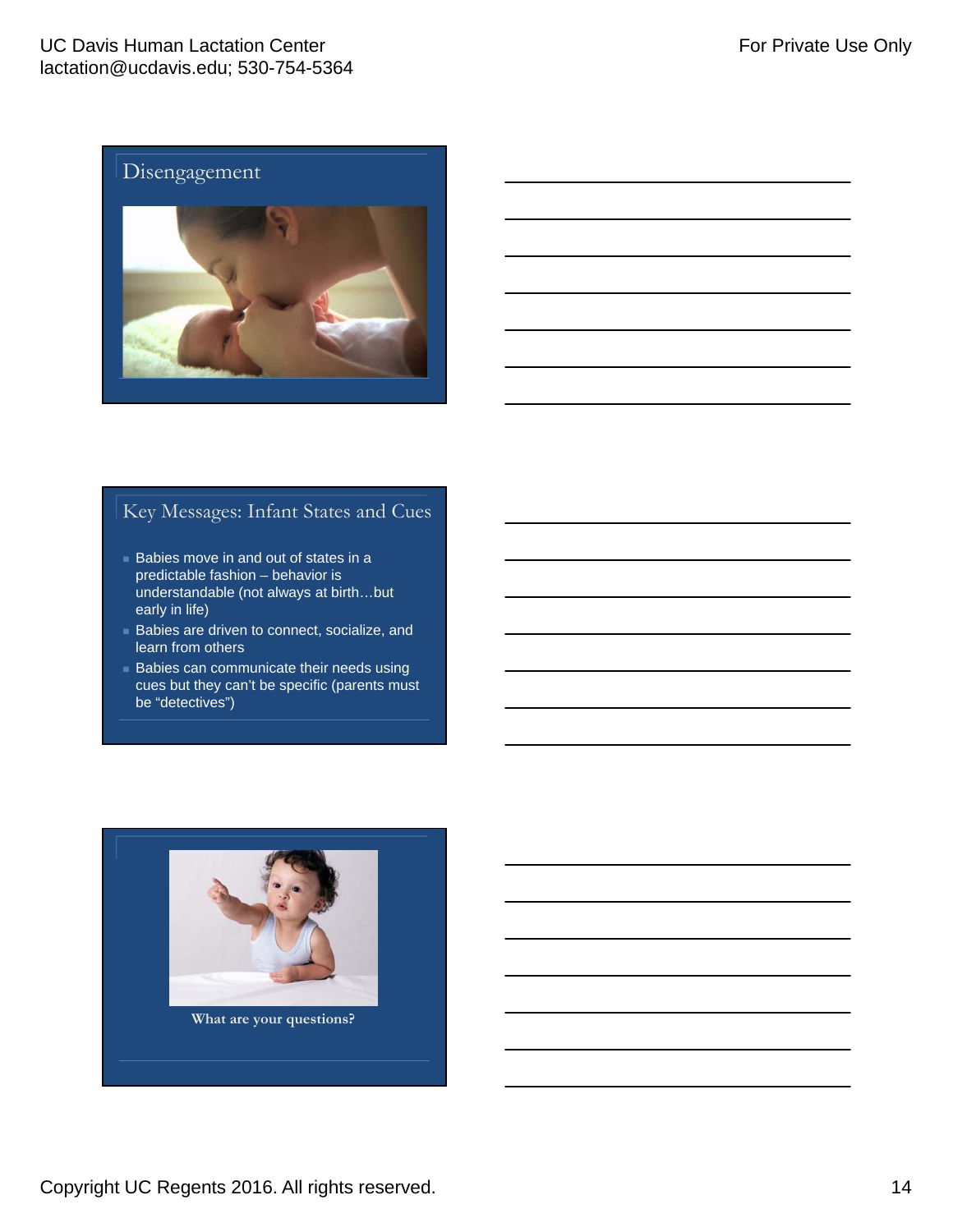

# Crying: Babies' "Super Power"

**Crying results in a** sound that affects the nervous system in most adults Drives adult activity!

**INFANT CRYING**

- **Needs to be stressful** in order to motivate caregiver
- **Must be loud to rouse** sleeping caregivers



# "Normal" Crying

- ALL infants cry (crying is used to communicate needs)
	- $\Box$  Babies cry more in the first 6 weeks than at any other age
		- Must adapt to new world
		- Will escalate cues until understood
- As parents respond to cues and babies refine their cues, crying lessens – can be mom, dad, or other caregiver

Hiscock H. The Crying Baby. Australian Family Physician 2006; 35: 680-4.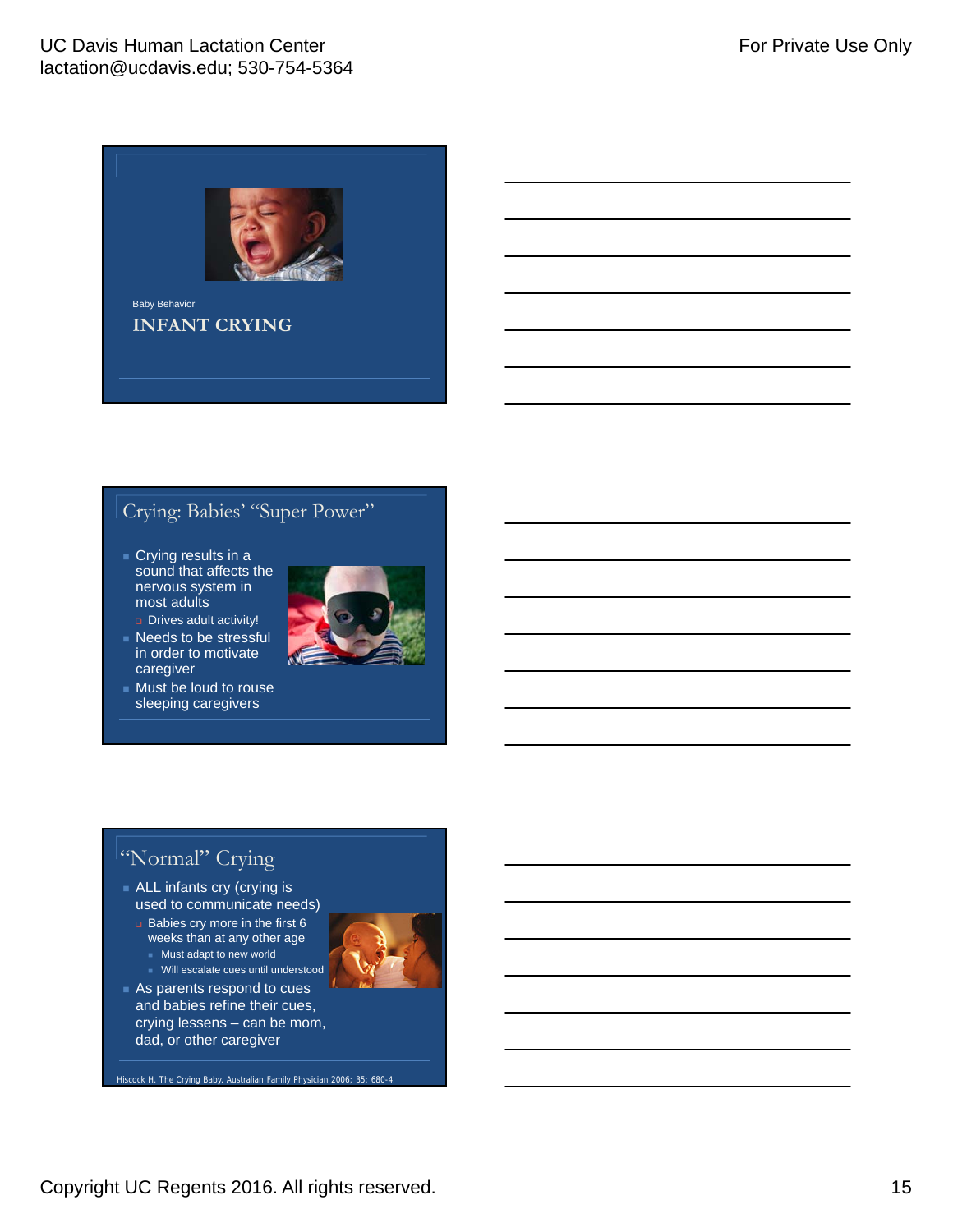# Why Do Babies Cry?

- Discomfort/Pain
- **Distress**
- $H$ unger
- $=$  Fatigue
- **Dverstimulation**
- $F$ rustration
- **Unfamiliar sensations**
- **Distractions**
- $Fear$
- 

# Caregivers can help crying babies (who offer no hunger cues) by:

- **Letting babies suck on their hands**
- **Showing babies their face**
- Speaking softly over and over (repetition)
- Holding, rocking, stroking the baby over and over (repetition)
- $\blacksquare$  Babies will take longer to calm down if they are very young or very upset

Kelly et al. Promoting First Relationships, NCAST Pub 2003

# Key Messages about Crying

- **Infant crying is stressful to everyone**
- **Parents can be taught to watch for cues to** minimize crying and to recognize all the reasons why infants cry
- **Parents can be taught soothing techniques** though soothing should not be overemphasized
- soothing techniques should be tools given to parents as part of an overall strategy to promote positive interactions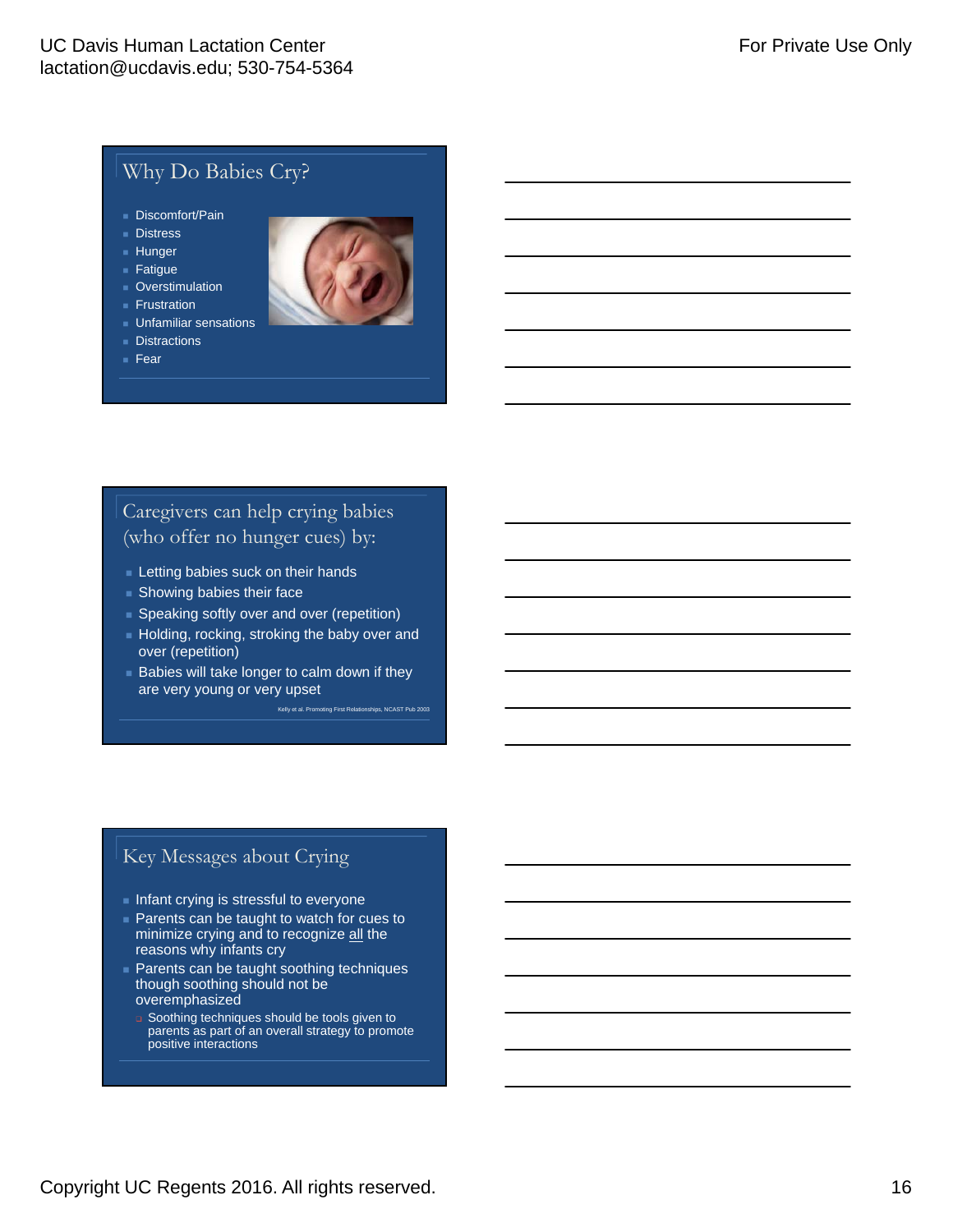# Be a Baby Behavior DETECTIVE!

- **Baby Tanya is 3 weeks** old
- **10-15 minutes after** nearly all feedings she becomes fussy, arches her back, and stiffens her hands and legs



### Be a Baby Behavior DETECTIVE!

- **Baby Marcus is 3 months** old
- During his sister's  $4<sup>th</sup>$ birthday party, Marcus shuts his eyes, stiffens his body, and cries loudly



## Be a Baby Behavior DETECTIVE!

- **Baby Luz is 5 months old**
- Every evening from  $6$  to 8pm, Luz becomes quite fussy, she closes her eyes, tightens her face, and cries unless she is constantly held and rocked

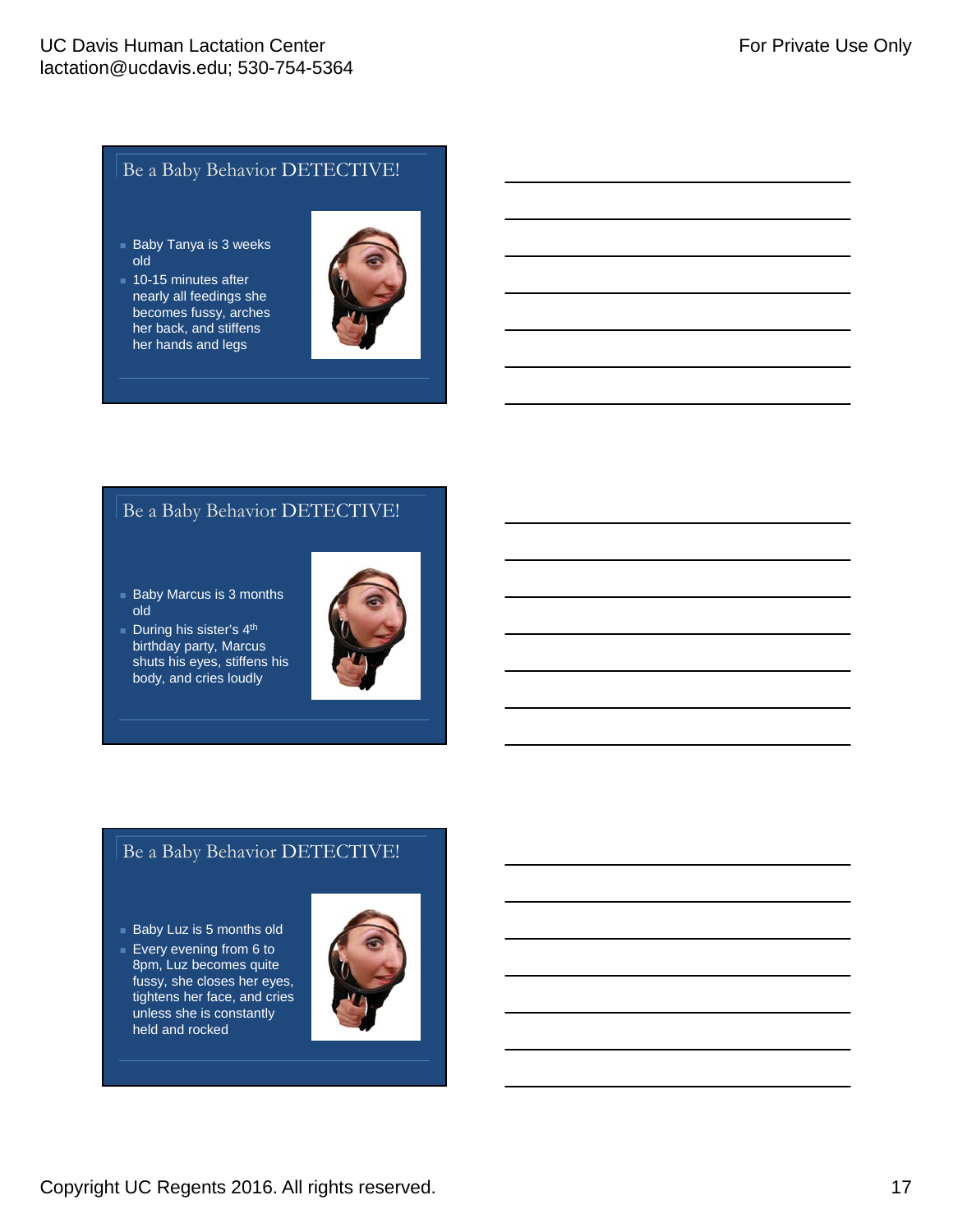# Be a Baby Behavior DETECTIVE!

- **Baby Elena is 6 weeks old**
- Despite being fed an hour ago, Baby Elena begins to cry, she draws her fists toward her chin and her legs toward her body, she moves her head from side to side





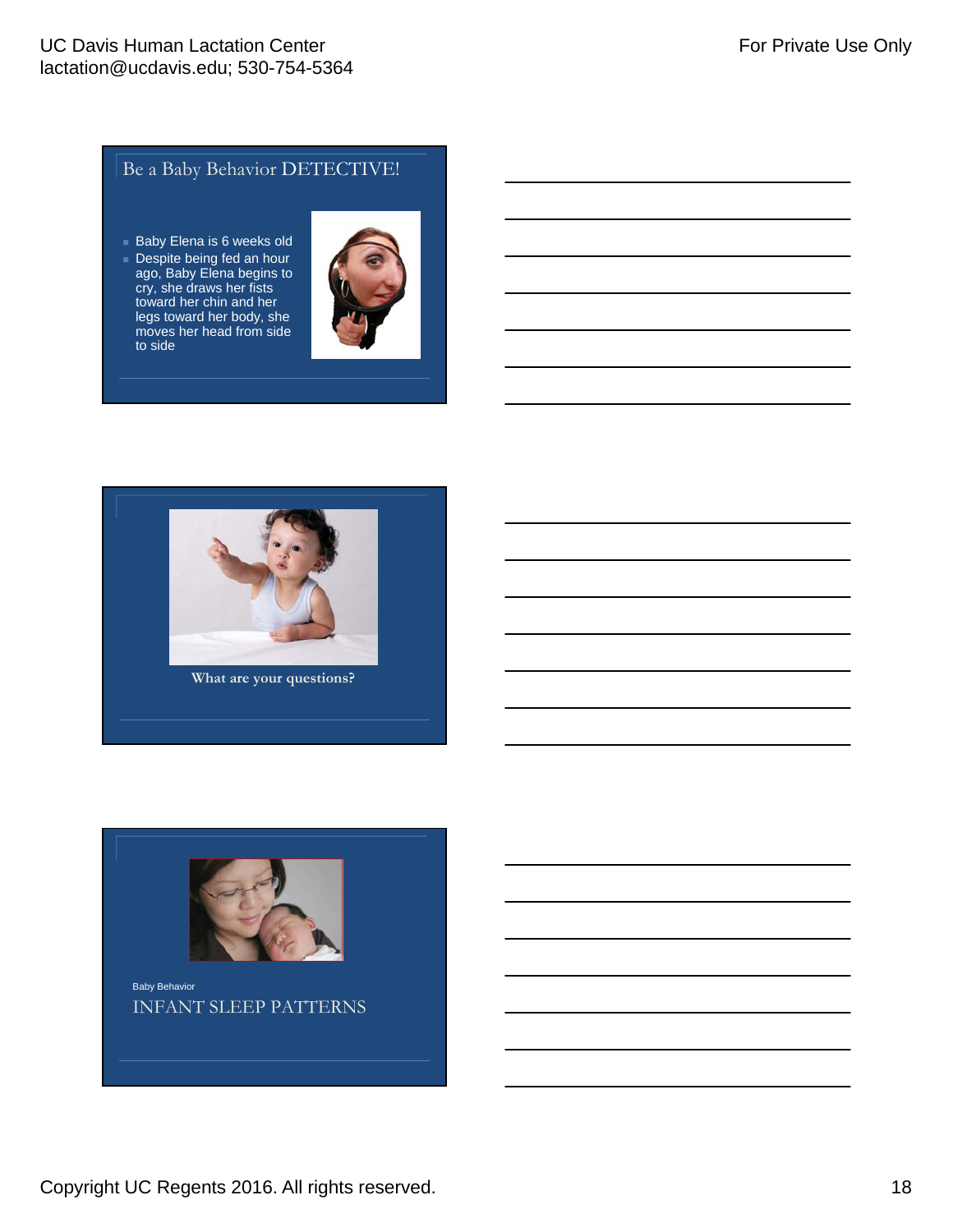### Parents' Perceptions of Infant Sleep

- "Good" babies sleep through the night
- $\blacksquare$  If babies do not sleep through the night, they will "wake constantly"
- Goal becomes to "fix" the infant's sleep "problem," not to address expected sleep deprivation



### Infant Sleep States

- Active sleep (REM) is considered to be important for brain development
	- Babies dream and blood flow increases to the brain bringing nutrients to active brain cells
- Images stimulate brain function
- Quiet sleep is deep sleep No dreaming Little or no movement
	- Important for the brain to rest and recover

Peirano et al. J Pediatr 2003; 143: 70-9. Infants "cycle" through active sleep, quiet sleep, and waking.

### Infant Sleep Cycles

- Infant sleep cycles are 60 minutes long (adult cycles are 90 minutes long)
- Infants sleep 13-14 hours per day from 2-12 months – but not all at once!
	- $\Box$  Initially, newborns will wake with each cycle (every 1-2 hours)

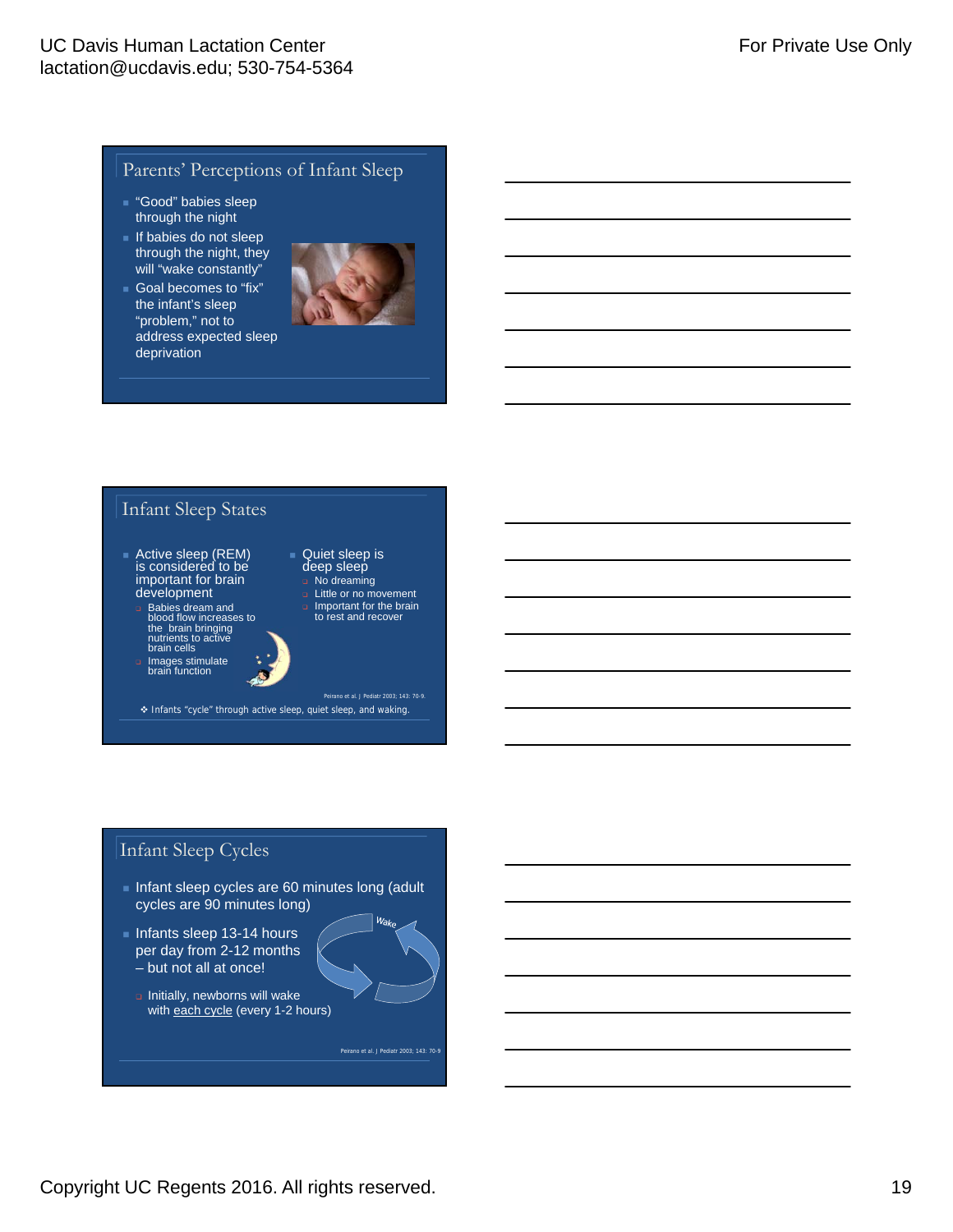



# 3-4 Month-Old Infant Sleep/Wake **Cycle** By the time babies are 3‐4 months, they have more regular sleep patterns. Around the same time, they start to fall asleep in quiet sleep just like adults do. Sleep periods stretch out at night.

Copyright UC Regents 2016. All rights reserved. 20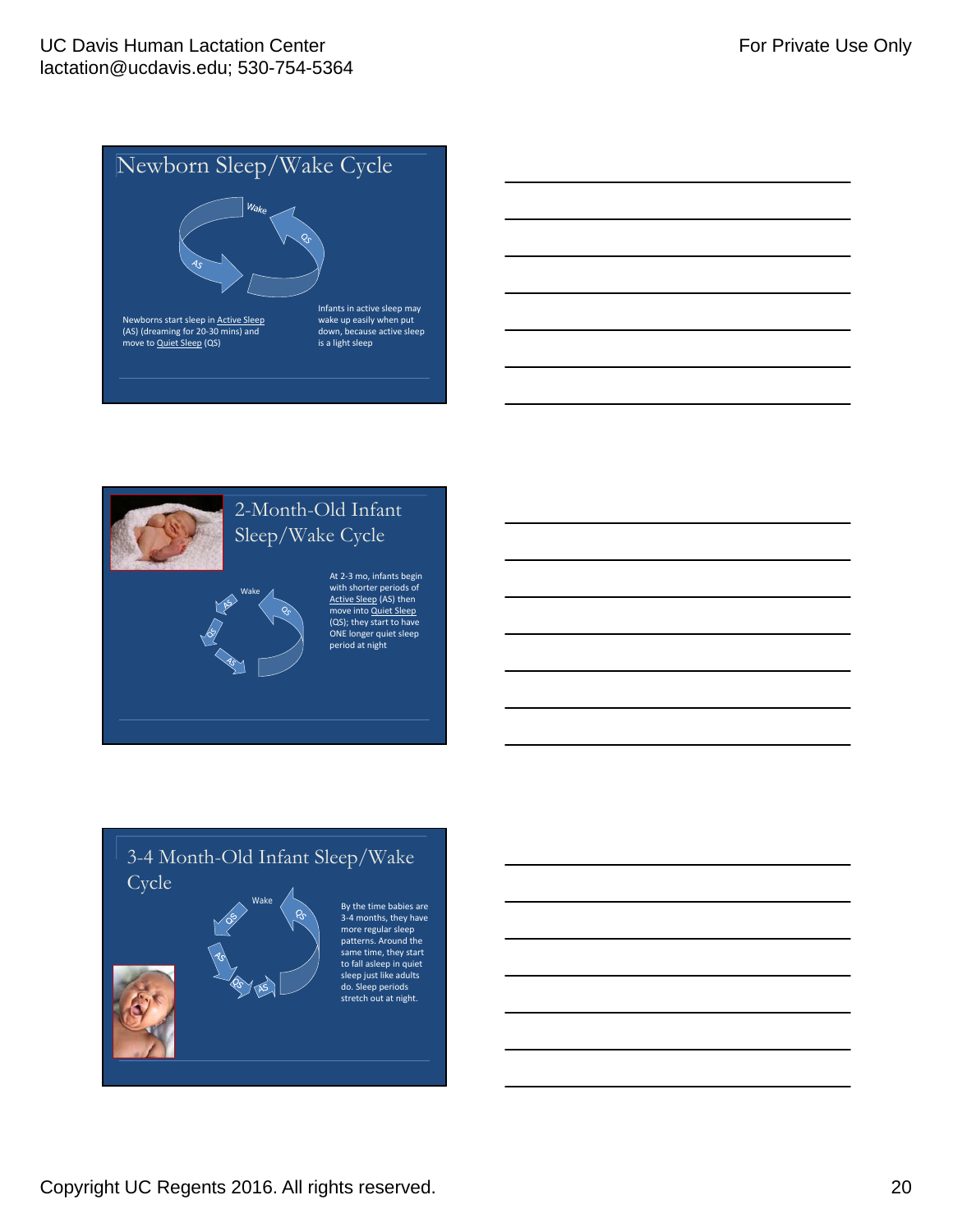### Infant Sleep Patterns

- As infants get older, they can link cycles together:
	- $\Box \leq 2$  mo (links 2 cycles: 2 hrs)
	- **a** 3 4 mo (links 4 cycles: 4 hrs)
	- $\Box \geq 6$  mo (links several cycles: 6-8 hrs)



So, infants will sleep longer and will not be as easy to wake as they get older

Peirano et al. J Pediatr 2003; 143: 70-9.

# Reasons for Excessive Waking

- **Baby's body is immature**
- **Baby is not getting enough to eat**
- **D** Overstimulation during day
- $\blacksquare$  Illness or injury
- TV in room (or other intermittent stimulation)
- Caffeine or meds
- Change in routine